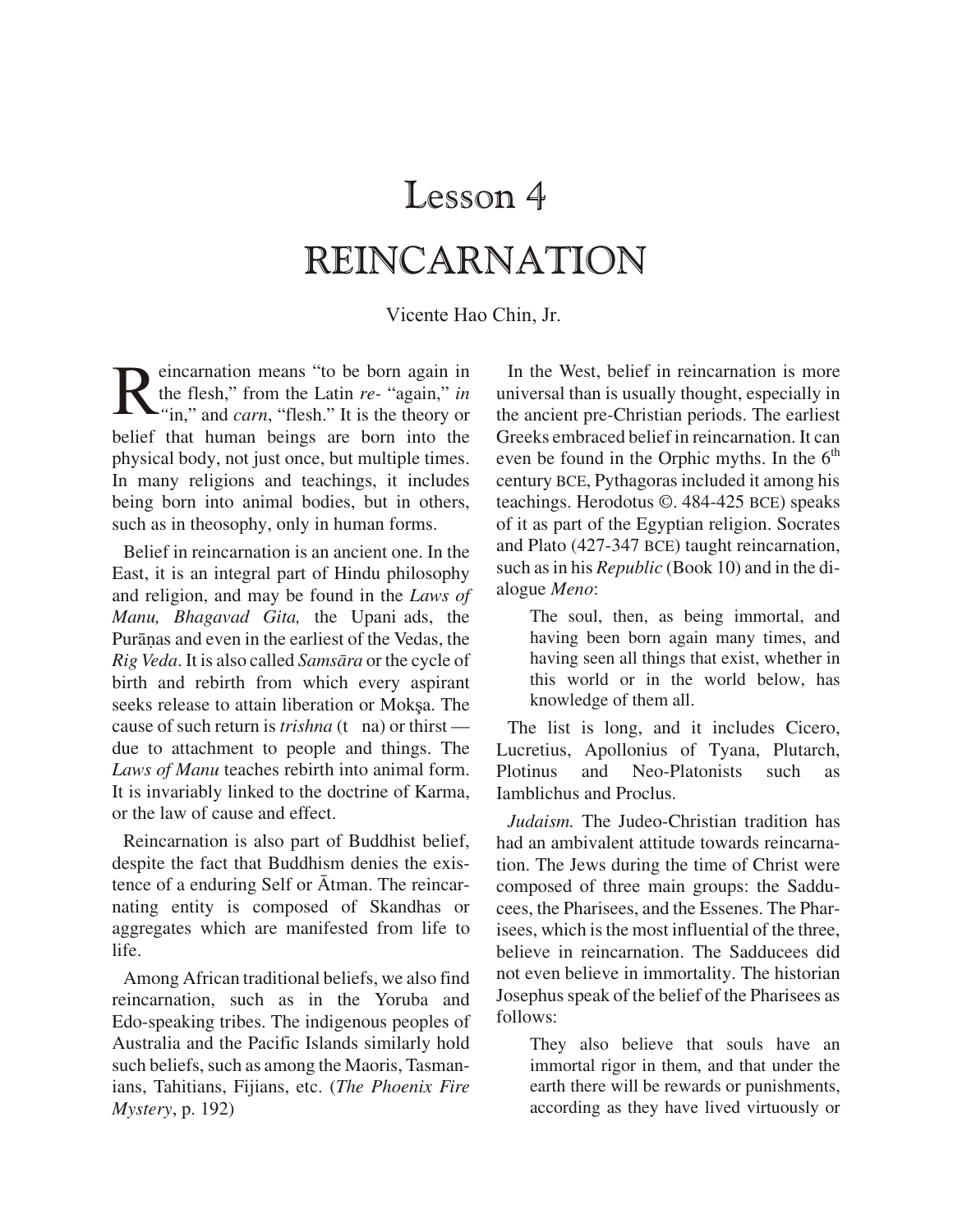

*An account of the case of Shanti Devi, who remembered her past life with amazing detail.*

viciously in this life; and the latter are to be detained in an everlasting prison, but that the former shall have power to revive and live again. (*Antiquities of the Jews*, Bk XVIII, Ch. 1, 3)

They say that all souls are incorruptible, but that the souls of good men only are removed into other bodies, but that the souls of bad men are subject to eternal punishment. (*The Wars of the Jews*, Bk II, Ch. 8, 14) Philo Judaeus (20  $BCE - 54 CE$ , the Jewish philosopher,

wrote that "the air is

full of souls; those who are nearest to earth descending to be tied to mortal bodies return to other bodies, desiring to live in them" (*De Somniis*, quoted in *Reincarnation: An East-West An thol ogy*, 35).

The Talmud calls reincarnation *gilgul neshamot*, and distinguished it from *ibbur*, which is inhabiting not through birth but by possession.

The Old Testament (Apocrypha) contains verses that imply reincarnation. The following were part of the original King James 1611 translation of the Bible (Appendix). In the Wisdom of Solomon, it states:

19: For I was a witty child, and had a good spirit. 20: Yea rather, being good, I came into a body undefiled.

Then in Ecclesiasticus or Book of Sirach:

*8:* Woe be unto you, ungodly men, which have forsaken the law of the most high God! for if ye increase, it shall be to your destruction:

*9:* And if ye be born, ye shall be born to a curse: and if ye die, a curse shall be your portion.

These portions are however somewhat differently translated in later versions such as in the New American Bible.

A well-known Rabbi, Manasseh Ben Israel, who wrote *Nishmath Hayyim*, wrote:

The belief or the doctrine of the transmigration of souls is a firm and infallible dogma accepted by the whole assemblage of our church with one accord, so that there is none to be found who would dare to deny it . . . Indeed, there are a great number of sages in Israel who hold firm to this doctrine so that they made it a dogma, a fundamental point of our religion. We are therefore duty bound to obey and to accept this dogma with acclamation . . . as the truth of it has been incontestably demonstrated by the Zohar, and all books of the Kabalists. (Quoted in *Reincarnation: The Phoenix Fire Mystery,* pp. 132-3)

Belief in reincarnation or *gilgul* in Judaic thought continues to this day in the Kabbalah, or the mysticism of the Jews. As Gershom Sholem, the foremost modern authority on the Kabbalah, states: "Transmigration is taken for granted in the Kabbalah from its first literary ex pres sion in the *Sefer ha-Behir*" (*Kabbalah*, p. 345). The same is true with another branch of Judaism called Hasidism which began in Poland in the 18<sup>th</sup> century (cf. *Universal Jewish Encyclopedia*).

*Christianity*. During the time of Jesus, the doctrine of reincarnation was apparently a common belief. Thus, when Jesus asked who the people think he was, the disciples told him that "Some say that thou art John the Baptist; some, Elias; and others, Jeremias, or one of the prophets" (Mt  $16:14$ ) – an evident indication that reincarnation was commonly accepted. The response of Jesus to this report was even more revealing: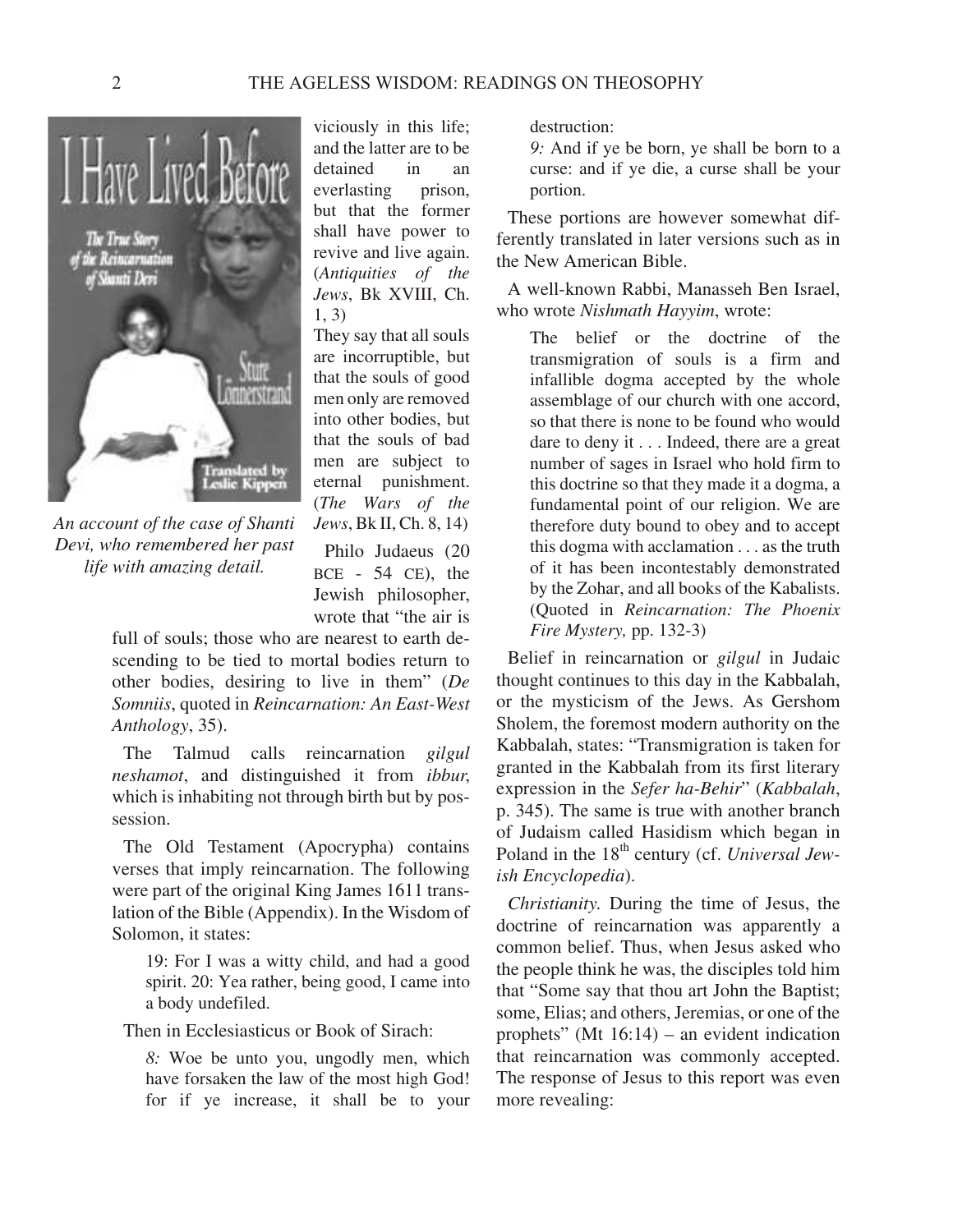## *They Re mem bered Their Past Lives*



**Gustave Flaubert, author of Madame Bovary** 

*I do not have, as you do, that feeling of a life that is but beginning, the stupefaction of an existence just commencing. It seems to me, on the contrary, that I have always existed! I see myself in the different ages of history, quite clearly, engaging in different trades and experiencing various fortunes. . . . Many things would be explained if we only knew our real genealogy.* LETTER TO GEORGE SAND

#### **General George Patton, U.S. Army**

*So as through a glass and darkly, the age long strife I see, where I fought in many guises, many names, but al ways me.*

GENERAL GEORGE S. PATTON



#### **Henry David Thoreau: American Transcen den tal ist and au thor of** *Walden* **and** *Civil Disobedience.*

*I lived in Judea eighteen hundred years ago, but I never knew that there was such a one as Christ among my contemporaries.*

*And Hawthorne, too, I remember as one with whom I sauntered in old heroic times along the banks of the Scamander amid the ruins of chariots and heroes . . . As the stars looked to me when I was a shepherd in As syria, they look to me now as a New-Englander. . . . As far back as I can re mem ber I have un con sciously re ferred to the experiences of previous existences.* LETTERS AND JOURNALS

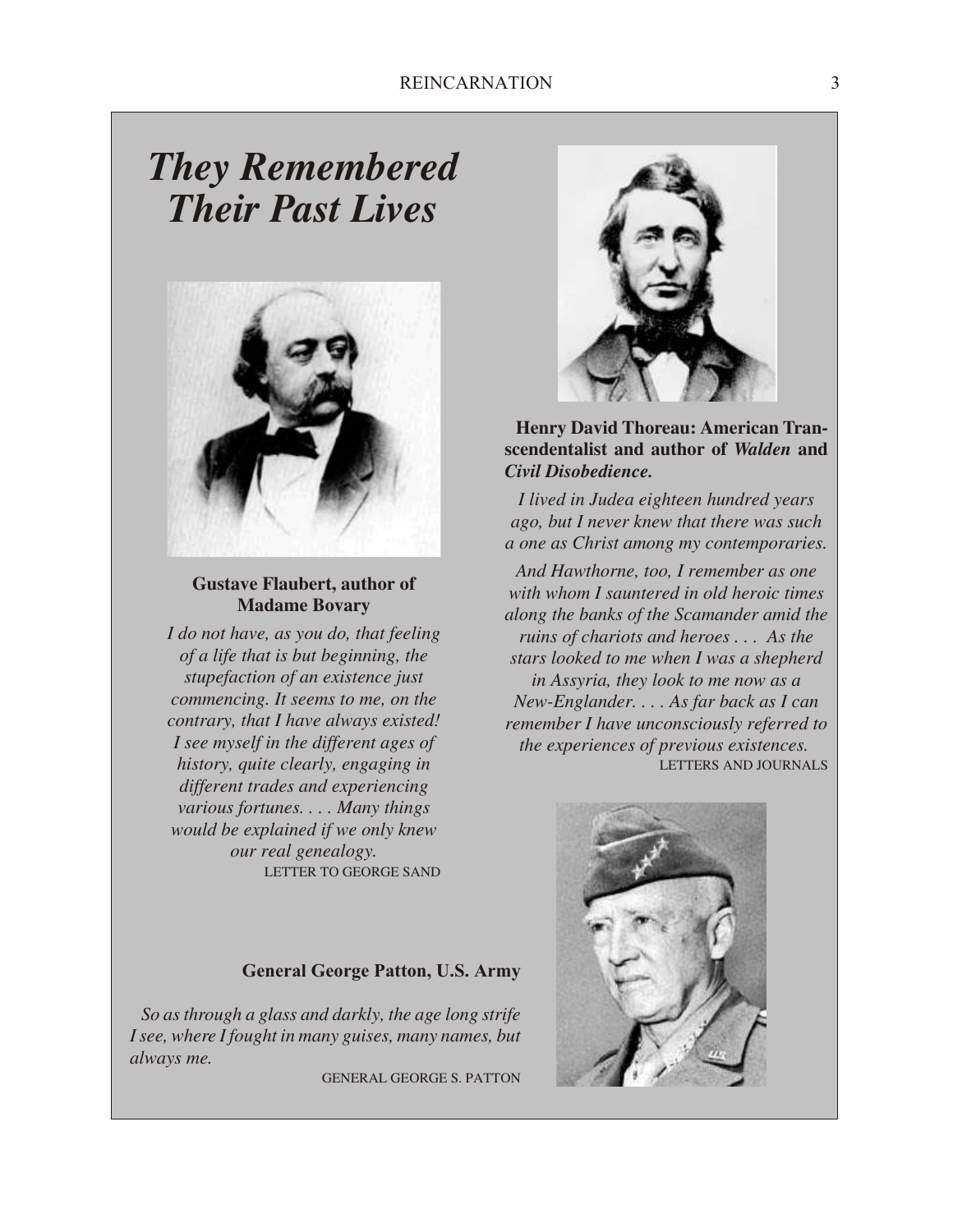*While memory is physical and*<br>*Wevanescent and depends on*<br>*the physiological conditions c ev a nes cent and de pends on the phys i o log i cal con di tions of the brain . . . we call reminiscence the mem ory of the soul. And it is this mem ory which gives the assur ance to al most ev ery hu man be ing, whether he un der stands it or not, of his hav ing lived be fore and hav ing to live again. In deed, as Words worth has it:* 

*"Our birth is but a sleep and a for get ting, The soul that rises with us, our life's star, Hath else where had its set ting, And com eth from afar."* H. P. Blavatsky*, Key to Theosophy*

Verily I say unto you, Among them that are born of women there hath not risen a greater than John the Baptist . . . And if ye will receive it, this is Elias, which was for to come. (Mt 11:11, 14)

At another time, Jesus was asked by his disciples about a man who was born blind: "Who did sin, this man, or his parents?" (Jn 9:1-3).

This question not only assumed that reincarnation was one of the possible reasons, but that the man was blind because of the law of cause and  $effect - karma$ , the twin doctrine of reincarnation.

The New Testament Apocryphal books also contains numerous references to reincarnation. The *Pistis Sophia*, a Gnostic gospel, states: "The discarnate soul which has not solved the mystery of the breaking of the bonds of the seals is brought before the virgin of light, who, after judging it, hands it over to her agents, who carry



The Epitaph of Benjamin Franklin written by himself *The body of B. Franklin, Printer (Like the Cover of an Old Book* **Its Contents torn Out**  *And Stript of its Let tering and Gilding) Lies Here, Food for Worms. But the Work shall not be Lost;* For it will (as he Believ'd) Appear once More In a New and More Elegant Edition  *Re vised and Cor rected By the Au thor.*

it into a new body" (Reincarnation: East-West *An thol ogy*, p. 56)

In the century after the death of the apostles of Jesus, the doctrine of reincarnation continued to be embraced by the early Christian leaders. The most prominent among these were Justin Martyr (100-165), Clement of Alexandria ( 150-220), and Origen (185-254). Origen, who was called by St. Jerome as "the greatest" teacher of the early Church after the Apostles," wrote:

Is it not in conformity with reason, that every soul . . . is introduced into a body, and introduced according to its deserts and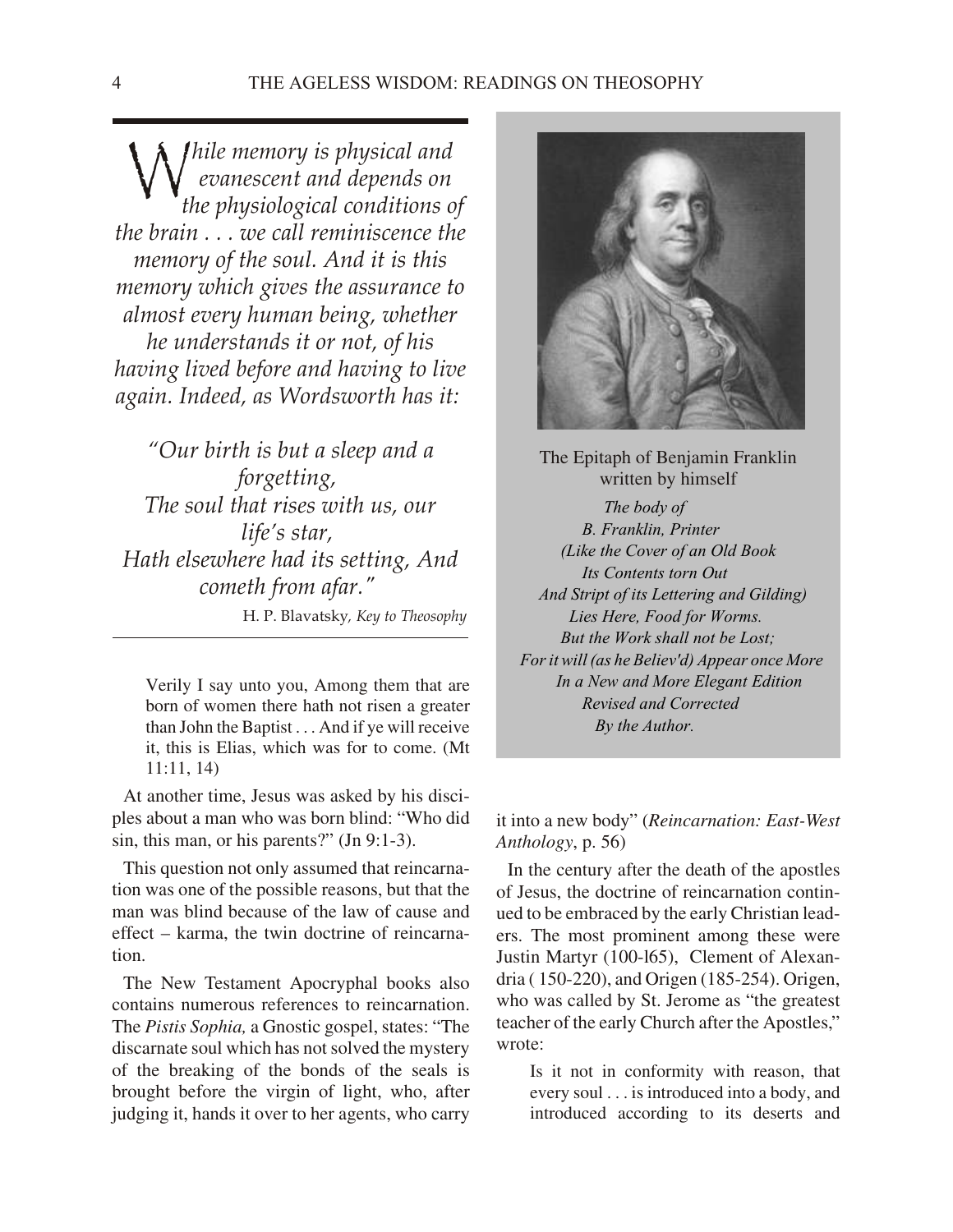former actions? It is probable, therefore, that the soul which conferred more benefit by its [former] residence in the flesh than that of many men . . . stood in need of a body not only superior to others, but invested with all excellent qualities. (*Contra Celsum*, I, 32; quoted in *Reincarnation: Phoenix Fire Mystery,* p. 147)

There were contrary views. Thus Tertullian  $\odot$ . 160-225) and Ireneaus ©. 120-200) did not sub scribe to transmigration of souls. Ireneaus' main reason was that we do not remember our previous lives (*Against Heresies*, II, 33, 1).

By the third century, however, the Christian world had became sharply divided in its views not only on the matter of reincarnation but on many other crucial issues, such as whether there were secret teachings of Jesus, or whether Jesus was God or man. When matters came to a crisis, councils were convened and resolved by votation. In the year 543, at the Council of Constantinople convened by the Emperor Justinian (and with the protestation of the reigning Pope Vigilius), Origen's view of the pre-existence of the soul was declared anathema. The validity of this council has been questioned. The *Catholic Encyclopedia* states:

Were Origen and Origenism anathemized? Many learned writers believe so; an equal number deny that they were condemned; most modern authorities are either undecided or reply with reservations. ("Origen and Origenism")

Beginning this period, however, reincarnation became a heretical doctrine, despite its acceptance among Jews and the great Church leaders of the first several centuries, including the Gospels themselves. The Western Church, particularly after the schism of the Eastern Orthodox Churches, solidified its monopoly over dogmas of Christianity with the backing of temporal political power. Reincarnation as a doctrine faded away from mainstream Christian literature and discussion.

 $\frac{1}{\sqrt{2}}$ *he Wis dom Tra di tion holds that life and death, be ing born and dy ing, are only tem po rary events in our vast cy cle of ex is tence. We go on re peat ing them on earth un til we have learned all this world has to teach us. Then we move on to other forms of ac tiv ity and rest, in an end less pil grim age through all the worlds of the cos mos. What we think of as death is only a tem po rary pause, a mi nor turn ing point in an ad ven ture that is grounded in Di vine Re al ity and therefore has no be gin ning and no end.*

*From "Death and Life Beyond." Theosophical Society in America. Http://www.theosophical.org/theosophy/ views/deathandlife/*

It re-emerged powerfully in certain Christian sects in the  $10<sup>th</sup>$  century, namely, the Cathars, Albigenses, Waldenses and Bomogils. These were violently suppressed by the inquisition and many adherents were burned at stake. They were finally obliterated in the  $14<sup>th</sup>$  century.

Despite the suppressive atmosphere, one still finds the teaching on reincarnation among prominent Christian writers, such as Jacob Boehme (1575-1624), William Alger (1822-1905), Henry More (1614-1687). More wrote of this in his poem "A Platonick Song of the Soul":

*I would sing the Prae-existency Of human souls, and live once o'er again By recollection and quick memory*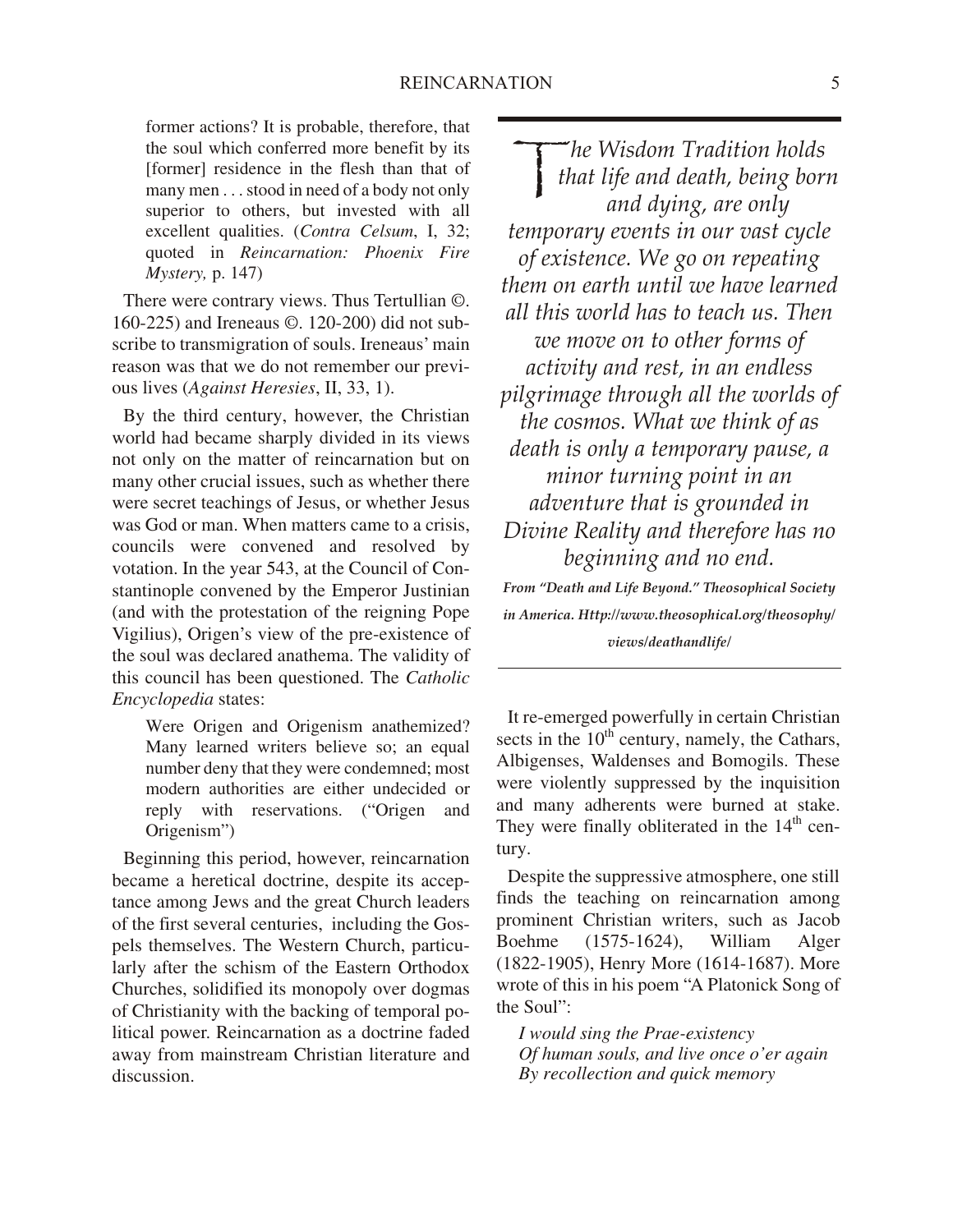#### *All that is past since first we all began. (Quoted in Oderberg, 1973)*

The Reformation of the 16th century and the scientific revolution that started in the  $17<sup>th</sup>$  century led to the weakening of the Church's monopoly on "truth." Add to this was the rapid growth of comparative religious study that led to much wider religious tolerance. By the  $19<sup>th</sup>$  century, the doctrine of reincarnation slowly mushroomed again in Christian countries, such as in the writings Henry David Thoreau and the Transcendentalists in the U.S., the growth of Spiritualism, and the establishment of the Theosophical Society. By the 20th century, we find Christian churches that officially accept reincarnation, such as the Liberal Catholic Church and the Unity Church of Christianity, in addition to the reemergence of Gnostic groups that reawakened interests in the teachings of the early Gnostics. This has resulted in the open and liberal inquiry into the role of reincarnation in Christian dogma, such as Hans Kung's *Eternal Life?* Open acceptance of reincarnation as part of Christianity can be found in such books as *Reincarnation in Christianity* by Dr. Geddes McGregor, an Anglican theologian and priest, and *The Case for Re*incarnation by the Rev. Leslie D. Weatherhead. But overall, Christianity generally remains opposed to the doctrine as contradictory to the teaching on resurrection and judgment after death. Surveys of populations of Christian countries, however, appear to indicate a significant percentage of Christians who believe in reincarnation. Gallup polls in 1981 in the United States, for example, showed 25% of Catholics and  $21%$ of Protestants believe in reincarnation.

*Islam.* Orthodox Islam does not endorse reincarnation as a doctrine, but Sufis, the mystics of Is lam, do. It is called *tanasukh* in Arabic. The most famous statement of the evolutionary role of reincarnation was made by the Sufi mystic Rumi:

*I died as mineral and became a plant, I died as plant and rose to animal, I died as animal and I was Man.*



 $\bigcup$ *uring the time of Jesus, the doc trine of re in car na tion was ap par ently a com mon be lief. Thus, when Je sus asked who the people think he was, the disciples told him that "Some say that thou* art John the Baptist; some, Elias; *and oth ers, Jeremias, or one of the prophets" (Mt 16:14) – an evident in di ca tion that re in car na tion was com monly ac cepted.* 

*Why should I fear? When was I less by dying? Yet once more I shall die as Man, to soar With angels blest; but even from angelhood I must pass on.*

*Modern Research*. In the latter half of the twentieth century, studies in reincarnation took a new turn when researchers began to actually verify the claims of people (particularly children) who said that they remembered their previous lives. One of the events that triggered this direction was a book entitled *The Search*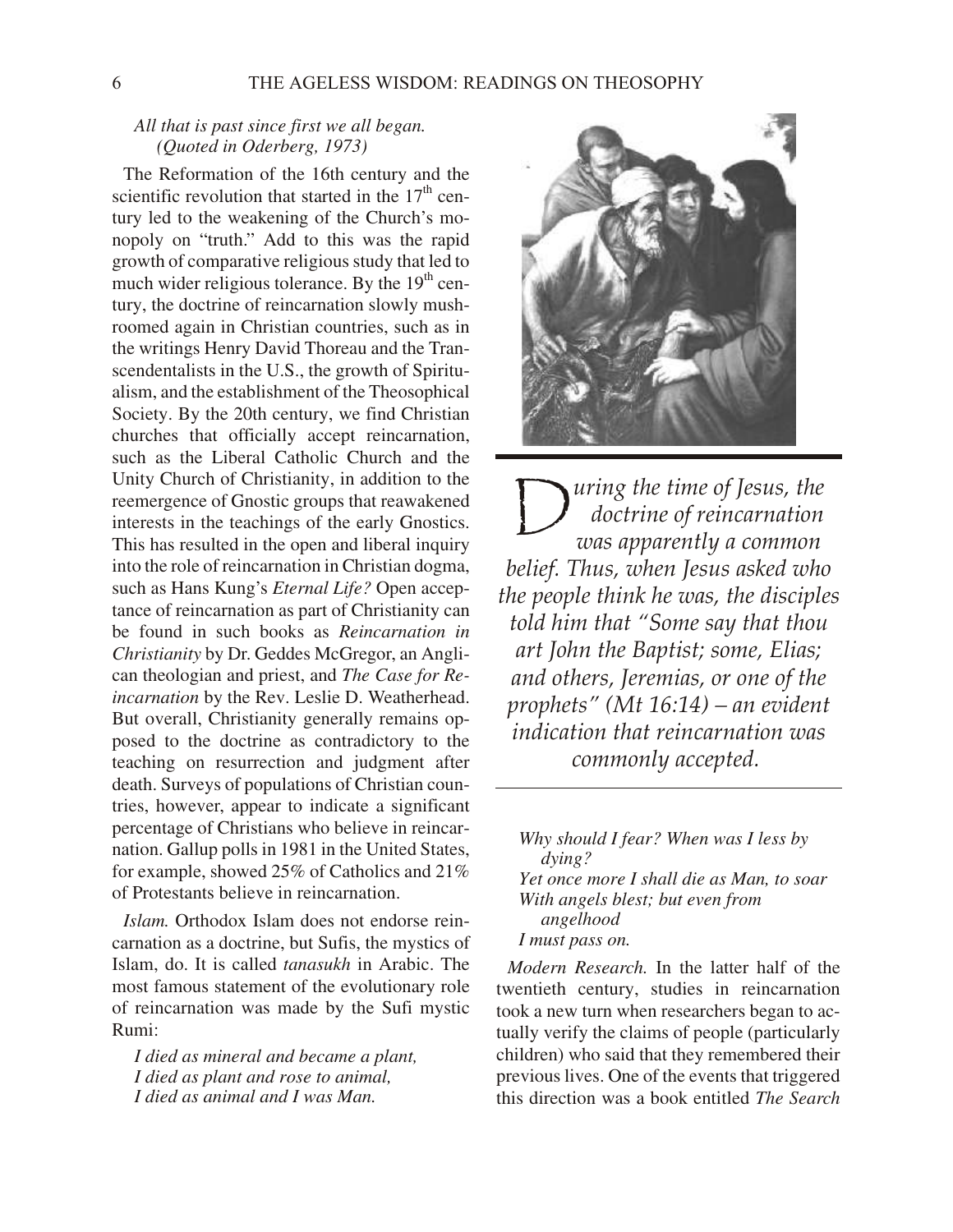*for Bridey Murphy* written by Morris Bernstein, about a woman who, under hypnosis, spoke about her past life. The case became controversial after some investigators claimed that it was a hoax, but it was sufficient to arouse the interest of independent researchers to do their own verifications.

The most famous, as well as the most extensive, research done on reincarnation was made by Dr. Ian Stevenson, Chairman of the Department of Psychiatry in the University of Virginia. He investigated more than 2,000 cases of documented claimed memories of previous lives from more than ten countries and built up a remarkable body of evidences that strongly demon strated not only survival after death but also reincarnation. His essay on his initial researches, *The Evidence for Survival from Claimed Memories of Former Incarnations*, won the William James Award of the American Society of Psychical Research. The strength of his research lies in the fact that many of his subjects were children whose claims were authenticated by later verification. He has published detailed accounts of these cases in many books, particularly 20 *Cases Suggestive of Reincarnation*, and a multi-volume work on the details of different cases in different countries.

Stevenson further found additional sources of evidences of reincarnation through xenoglossy (or the knowledge of a language not learned in this life but which was known to the person in a previous remembered life) and birth marks (where the present life exhibit physical evidences of the manner of death of the previous life, such as absence of specific fingers at birth which corresponds to the amputated fingers in the remembered life). He published one case of unlearned language in detail under the title Xenoglossy, and wrote two other books on birthmarks, entitled: *Where Reincarnation and Biology In ter sect.*

## What Eminent People Say of Reincarnation

I am certain that I have been here as I am now a thousand times before, and I hope to return a thousand times.

#### THOMAS H. HUXLEY

I know I am deathless. No doubt I have died my self ten thousand times before. I laugh at what you call dissolution, and I know the amplitude of time. . . .

And as to you, Life, I reckon you are the leaving of many deaths, (No doubt I have died myself ten thousand times before.)

#### WALT WHITMAN

The soul comes from without into the human body, as into a temporary abode, and it goes out of it anew it passes into other habitations, for the soul is immortal.

It is the secret of the world that all things subsist and do not die, but only retire a little from sight and afterwards return again. Nothing is dead; men feign themselves dead, and endure mock funerals... and there they stand looking out of the window, sound and well, in some strange new disguise.

#### RALPH WALDO EMERSON

Reincarnation contains a most comforting explanation of reality by means of which Indian thought surmounts difficulties which baffle the thinkers of Europe.

#### AL BERT SCHWEITZER

My life often seemed to me like a story that has no beginning and no end. I had the feeling that I was an historical fragment, an excerpt for which the preceding and succeeding text was missing. I could well imagine that I might have lived in former centuries and there encountered questions I was not yet able to answer; that I had been born again because I had not fulfilled the task given to me.

#### CARL JUNG

Copyright 2005 by the author. Philippine Theosophical Institute, 1 Iba Street, Quezon City, Philippines.